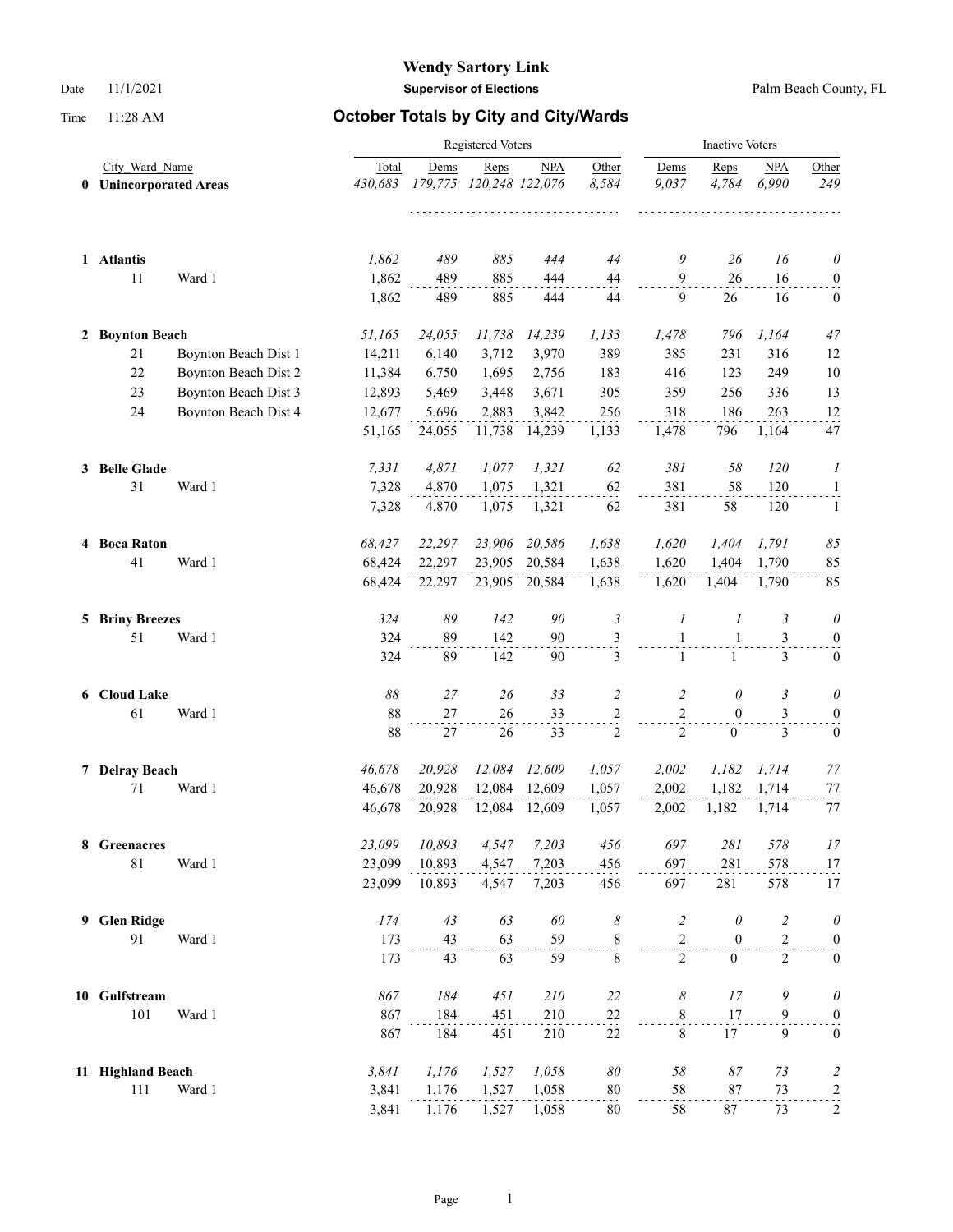|    |                              |        | <b>Registered Voters</b> |        |               |        |                |                | <b>Inactive Voters</b> |                  |  |  |
|----|------------------------------|--------|--------------------------|--------|---------------|--------|----------------|----------------|------------------------|------------------|--|--|
|    | City Ward Name               | Total  | Dems                     | Reps   | NPA           | Other  | Dems           | Reps           | NPA                    | Other            |  |  |
|    | 12 Haverhill                 | 1,322  | 607                      | 330    | 369           | 16     | 33             | 6              | 24                     | $\boldsymbol{l}$ |  |  |
|    | 121<br>Ward 1                | 1,322  | 607                      | 330    | 369           | 16     | 33             | 6              | 24                     | $\mathbf{1}$     |  |  |
|    |                              | 1,322  | 607                      | 330    | 369           | 16     | 33             | 6              | 24                     | $\mathbf{1}$     |  |  |
|    | 13 Hypoluxo                  | 2,076  | 701                      | 689    | 613           | 73     | 51             | 49             | 72                     | $\overline{c}$   |  |  |
|    | 131<br>Ward 1                | 2,076  | 701                      | 689    | 613           | 73     | 51             | 49             | $72\,$                 | $\overline{a}$   |  |  |
|    |                              | 2,076  | 701                      | 689    | 613           | 73     | 51             | 49             | 72                     | $\overline{c}$   |  |  |
|    | 14 Juno Beach                | 3,097  | 794                      | 1,442  | 771           | 90     | 56             | 117            | 87                     | 6                |  |  |
|    | 141<br>Ward 1                | 3,097  | 794                      | 1,442  | 771           | 90     | 56             | 117            | 87                     | $6 \overline{)}$ |  |  |
|    |                              | 3,097  | 794                      | 1,442  | 771           | 90     | 56             | 117            | 87                     | 6                |  |  |
|    | 15 Jupiter Inlet Colony      | 392    | 68                       | 222    | 87            | 15     | 3              | $\overline{4}$ | 7                      | 1                |  |  |
|    | 151<br>Ward 1                | 392    | 68                       | 222    | 87            | 15     | $\mathfrak{Z}$ | 4              | $\tau$                 | $\mathbf{1}$     |  |  |
|    |                              | 392    | 68                       | 222    | 87            | 15     | 3              | $\overline{4}$ | 7                      | $\mathbf{1}$     |  |  |
|    | 16 Jupiter                   | 44,471 | 12,517                   | 18,224 | 12,554        | 1,176  | 766            | 977            | 906                    | 44               |  |  |
|    | 161<br>Ward 1                | 44,470 | 12,517                   | 18,224 | 12,553        | 1,176  | 766            | 977            | 906                    | 44               |  |  |
|    |                              | 44,470 | 12,517                   |        | 18,224 12,553 | 1,176  | 766            | 977            | 906                    | 44               |  |  |
|    | 17 Lantana                   | 6,960  | 2,985                    | 1,765  | 2,049         | 161    | 225            | 102            | 220                    | 8                |  |  |
|    | 171<br>Ward 1                | 6,960  | 2,985                    | 1,765  | 2,049         | 161    | 225            | 102            | 220                    | $\frac{8}{1}$    |  |  |
|    |                              | 6,960  | 2,985                    | 1,765  | 2,049         | 161    | 225            | 102            | 220                    | $\,8\,$          |  |  |
|    | 18 Lake Clarke Shores        | 2,775  | 1,008                    | 1,077  | 644           | 46     | 25             | 23             | 22                     | $\theta$         |  |  |
|    | 181<br>Ward 1                | 2,773  | 1,007                    | 1,076  | 644           | 46     | 25             | 23             | $22\,$                 | $\boldsymbol{0}$ |  |  |
|    |                              | 2,773  | 1,007                    | 1,076  | 644           | 46     | 25             | 23             | 22                     | $\bf{0}$         |  |  |
|    | <b>19 Loxahatchee Groves</b> | 2,297  | 667                      | 925    | 661           | 44     | 26             | 32             | 39                     | 1                |  |  |
|    | 191<br>Ward 1                | 2,297  | 667                      | 925    | 661           | 44     | 26             | 32             | 39                     | $\mathbf{1}$     |  |  |
|    |                              | 2,297  | 667                      | 925    | 661           | 44     | 26             | 32             | 39                     | $\mathbf{1}$     |  |  |
|    | 20 Lake Park                 | 5,027  | 2,668                    | 979    | 1,294         | 86     | 214            | 90             | 155                    | 4                |  |  |
|    | 201<br>Ward 1                | 5,026  | 2,667                    | 979    | 1,294         | 86     | 214            | 90             | 155                    | 4                |  |  |
|    |                              | 5,026  | 2,667                    | 979    | 1,294         | 86     | 214            | 90             | 155                    | 4                |  |  |
|    | 21 Lake Worth Beach          | 17,645 | 8,551                    | 3,448  | 5,227         | 419    | 992            | 437            | 952                    | 56               |  |  |
|    | 211<br>Ward 1                | 17,645 | 8,551                    | 3,448  | 5,227         | 419    | 992            | 437            | 952                    | 56               |  |  |
|    |                              | 17,645 | 8,551                    | 3,448  | 5,227         | 419    | 992            | 437            | 952                    | 56               |  |  |
| 22 | Manalapan                    | 378    | 76                       | 201    | $90\,$        | 11     | $\overline{c}$ | $\overline{7}$ | 6                      | $\theta$         |  |  |
|    | 221<br>Ward 1                | 378    | 76                       | 201    | 90            | 11     | $\overline{c}$ | $\tau$         | 6                      | $\boldsymbol{0}$ |  |  |
|    |                              | 378    | 76                       | 201    | 90            | 11     | $\overline{2}$ | 7 <sup>1</sup> | 6                      | $\boldsymbol{0}$ |  |  |
| 23 | <b>Mangonia Park</b>         | 941    | 710                      | 40     | $181\,$       | $10\,$ | 74             | 6              | 39                     | $\theta$         |  |  |
|    | 231<br>Ward 1                | 941    | 710                      | 40     | 181           | 10     | 74             | 6              | 39                     | $\boldsymbol{0}$ |  |  |
|    |                              | 941    | 710                      | 40     | 181           | 10     | 74             | 6              | 39                     | $\boldsymbol{0}$ |  |  |
|    | 24 North Palm Beach          | 10,478 | 2,980                    | 4,587  | 2,648         | 263    | 246            | 278            | 238                    | 13               |  |  |
|    | 241<br>Ward 1                | 10,478 | 2,980                    | 4,587  | 2,648         | 263    | 246            | 278            | 238                    | 13               |  |  |
|    |                              | 10,478 | 2,980                    | 4,587  | 2,648         | 263    | 246            | 278            | 238                    | 13               |  |  |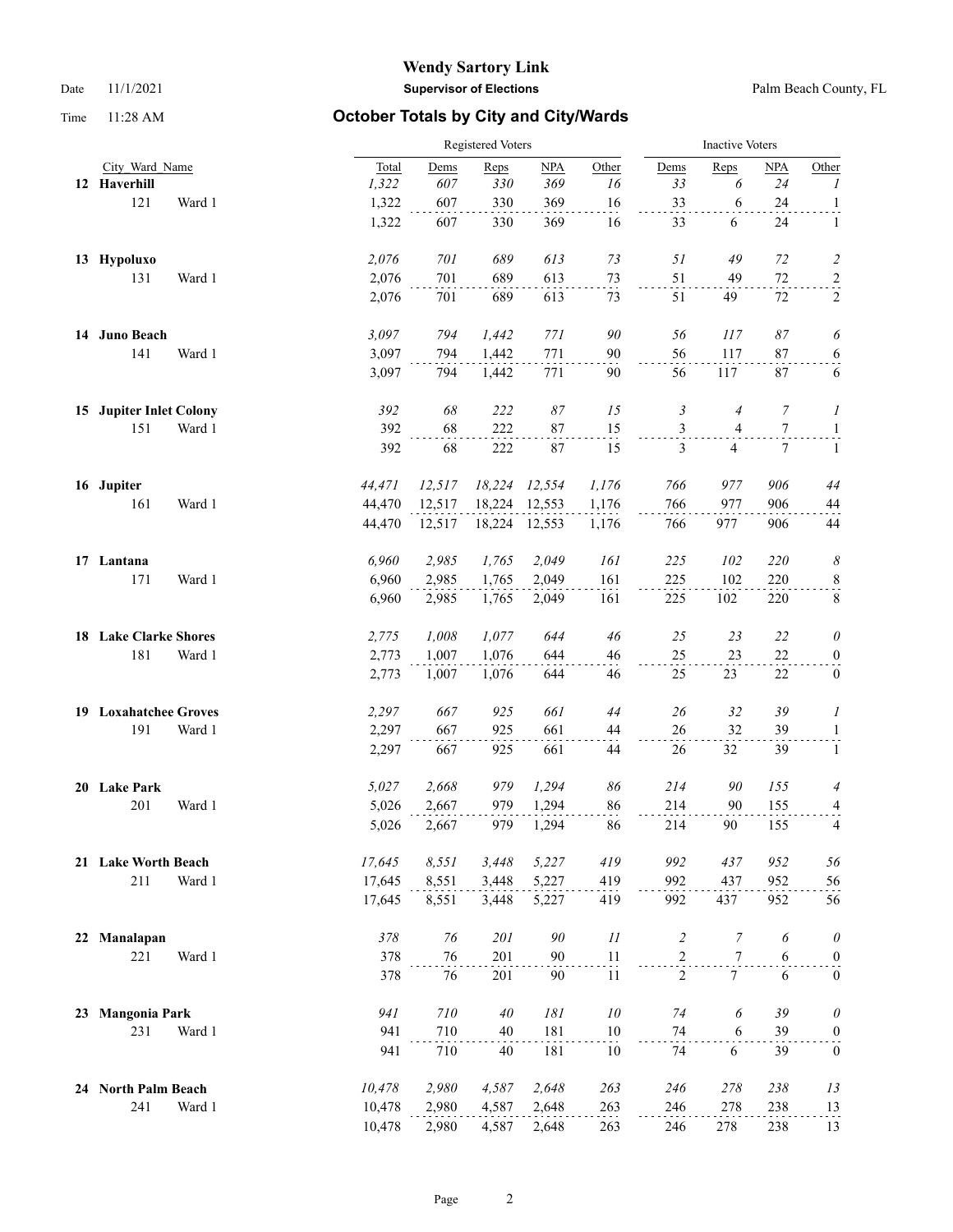|    |                         |        |        | Registered Voters |        |        |                |                |      | <b>Inactive Voters</b> |                         |  |  |
|----|-------------------------|--------|--------|-------------------|--------|--------|----------------|----------------|------|------------------------|-------------------------|--|--|
|    | City Ward Name          |        | Total  | Dems              | Reps   | NPA    | Other          | Dems           | Reps | <b>NPA</b>             | Other                   |  |  |
|    | 25 Ocean Ridge          |        | 1,609  | 402               | 743    | 420    | 44             | 27             | 60   | 45                     | $\overline{c}$          |  |  |
|    | 251                     | Ward 1 | 1,608  | 401               | 743    | 420    | $44\,$         | 27             | 60   | 45                     | $\overline{a}$          |  |  |
|    |                         |        | 1,608  | 401               | 743    | 420    | 44             | 27             | 60   | 45                     | 2                       |  |  |
|    | 26 Pahokee              |        | 2,814  | 1,953             | 343    | 500    | 18             | 164            | 30   | 44                     | 1                       |  |  |
|    | 261                     | Ward 1 | 2,814  | 1,953             | 343    | 500    | $18\,$         | 164            | 30   | 44                     | $\mathbf{1}$            |  |  |
|    |                         |        | 2,814  | 1,953             | 343    | 500    | 18             | 164            | 30   | 44                     | 1                       |  |  |
|    | 27 Palm Beach           |        | 8,211  | 2,083             | 3,744  | 2,145  | 239            | 209            | 264  | 213                    | 16                      |  |  |
|    | 271                     | Ward 1 | 8,211  | 2,083             | 3,744  | 2,145  | 239            | 209            | 264  | 213                    | 16                      |  |  |
|    |                         |        | 8,211  | 2,083             | 3,744  | 2,145  | 239            | 209            | 264  | 213                    | 16                      |  |  |
|    | 28 Palm Beach Gardens   |        | 45,609 | 14,419            | 17,557 | 12,439 | 1,194          | 890            | 884  | 977                    | 56                      |  |  |
|    | 281                     | Ward 1 | 45,609 | 14,419            | 17,557 | 12,439 | 1,194          | 890            | 884  | 977                    | 56                      |  |  |
|    |                         |        | 45,609 | 14,419            | 17,557 | 12,439 | 1,194          | 890            | 884  | 977                    | 56                      |  |  |
|    | 29 Palm Beach Shores    |        | 1,053  | 273               | 445    | 308    | 27             | 30             | 34   | 43                     | 3                       |  |  |
|    | 291                     | Ward 1 | 1,052  | 273               | 444    | 308    | 27             | 30             | 34   | 43                     | $\mathfrak{Z}$          |  |  |
|    |                         |        | 1,052  | 273               | 444    | 308    | $27\,$         | 30             | 34   | 43                     | 3                       |  |  |
|    | 30 Palm Springs         |        | 11,375 | 4,893             | 2,546  | 3,729  | 207            | 395            | 168  | 375                    | 15                      |  |  |
|    | 301                     | Ward 1 | 11,375 | 4,893             | 2,546  | 3,729  | 207            | 395            | 168  | 375                    | 15                      |  |  |
|    |                         |        | 11,375 | 4,893             | 2,546  | 3,729  | 207            | 395            | 168  | 375                    | 15                      |  |  |
|    | 31 Riviera Beach        |        | 24,251 | 15,105            | 3,535  | 5,241  | 370            | 1,285          | 317  | 644                    | $30\,$                  |  |  |
|    | 311                     | Ward 1 | 24,250 | 15,104            | 3,535  | 5,241  | 370            | 1,285          | 317  | 644                    | 30                      |  |  |
|    |                         |        | 24,250 | 15,104            | 3,535  | 5,241  | 370            | 1,285          | 317  | 644                    | 30                      |  |  |
| 32 | <b>Royal Palm Beach</b> |        | 27,362 | 11,810            | 6,956  | 8,032  | 564            | 540            | 306  | 482                    | 18                      |  |  |
|    | 321                     | Ward 1 | 27,362 | 11,810            | 6,956  | 8,032  | 564            | 540            | 306  | 482                    | 18                      |  |  |
|    |                         |        | 27,362 | 11,810            | 6,956  | 8,032  | 564            | 540            | 306  | 482                    | 18                      |  |  |
| 33 | <b>South Bay</b>        |        | 1,510  | 1,191             | 83     | 226    | 10             | 102            | 6    | 17                     | $\theta$                |  |  |
|    | 331                     | Ward 1 | 1,509  | 1,190             | 83     | 226    | $10\,$         | 102            | 6    | $17$                   | $\overline{0}$          |  |  |
|    |                         |        | 1,509  | 1,190             | 83     | 226    | 10             | 102            | 6    | 17                     | $\boldsymbol{0}$        |  |  |
|    | 34 South Palm Beach     |        | 1,320  | 404               | 505    | 376    | 35             | 44             | 42   | $46\,$                 | $\theta$                |  |  |
|    | 341                     | Ward 1 | 1,320  | 404               | 505    | 376    | 35             | 44             | 42   | 46                     | $\boldsymbol{0}$        |  |  |
|    |                         |        | 1,320  | 404               | 505    | 376    | 35             | 44             | 42   | 46                     | $\boldsymbol{0}$        |  |  |
|    | 35 Tequesta             |        | 4,913  | 1,182             | 2,356  | 1,268  | 107            | 73             | 118  | 92                     | $\sqrt{2}$              |  |  |
|    | 351                     | Ward 1 | 4,913  | 1,182             | 2,356  | 1,268  | 107            | 73             | 118  | 92                     | $\overline{\mathbf{5}}$ |  |  |
|    |                         |        | 4,913  | 1,182             | 2,356  | 1,268  | 107            | 73             | 118  | 92                     | 5                       |  |  |
|    | 36 Village Of Golf      |        | 276    | $38\,$            | 186    | 48     | $\overline{4}$ | $\overline{c}$ | 10   | 1                      | $\theta$                |  |  |
|    | 361                     | Ward 1 | 274    | 36                | 186    | 48     | 4              | $\sqrt{2}$     | 10   | $\mathbf{1}$           | $\boldsymbol{0}$        |  |  |
|    |                         |        | 274    | 36                | 186    | 48     | $\overline{4}$ | $\overline{c}$ | 10   | $\mathbf{1}$           | $\boldsymbol{0}$        |  |  |
|    | 37 Wellington           |        | 42,733 | 15,238            | 13,980 | 12,564 | 951            | 879            | 846  | 924                    | 39                      |  |  |
|    | 371                     | Ward 1 | 42,732 | 15,238            | 13,980 | 12,563 | 951            | 879            | 846  | 924                    | 39                      |  |  |
|    |                         |        | 42,732 | 15,238            | 13,980 | 12,563 | 951            | 879            | 846  | 924                    | 39                      |  |  |